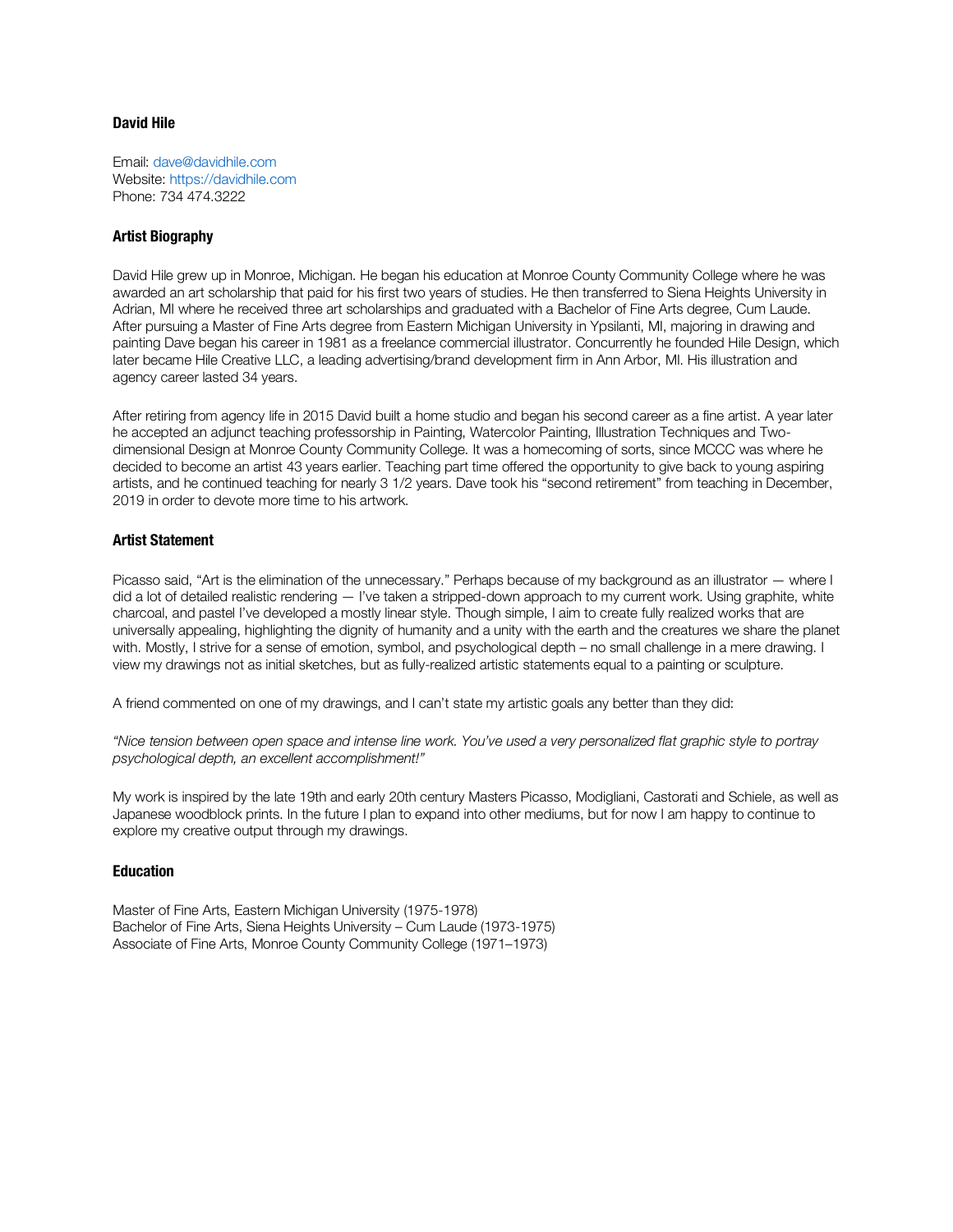## **Select Exhibitions/Awards**

### *2022*

-"Grand reopening of the Ann Arbor Art Center" exhibited 5 framed drawings during the inaugural 2022 opening of the Ann Arber Art Center after a \$1.2 million expansion including a new art gallery (May 20 – July 8)

-"Grand Opening Chris Nordin Gallery" one of nine artists exhibiting at the inaugural show of a new gallery in Ann Arbor, MI (May 20 – June 30)

-"Liturgical and Sacred Art 2022" national invitational at the M.G. Nelson Family Gallery at the Springfield Art Association in Springfield, IL (April 20 – May 28) Received Best of Show award

-"March Group Show" national invitational exhibition at the Jones Gallery in Kansas City, MO (March 2 – March 24)

-"2022 Anything Goes" regional invitational all media art exhibition at the Gutman Gallery in Ann Arbor, MI (January 28 – March 5)

## *2021*

-"Emotions 2021" international exhibit that encouraged artists to provide artworks that display human feelings and emotions. Selected artworks published in *The Book of Art* publication and showcased in an online exhibition by Gallerium-art, Ontario, Canada (January 15 – February 15, 2022)

-"2021 Holiday Shop" 5 framed drawings included in the annual holiday show and sale at the Ann Arbor Art Center, Ann Arbor, MI (November 15 – December 30)

-"Warmth of Autumn" exhibition at the Kansas City Stockyards Gallery in KC, MO (October 15 – November 12)

-"92nd Annual Michigan Contemporary Art Exhibition at the Muskegon Museum of Art (September 23 – November 10)

-"Brand 49 Annual Juried Exhibition of Works on Paper" at the Brand Library and Art Center in Glendale, CA (September 11 – October 29)

-"The Artists' Gallery" two-person show exhibiting along with painter Thomas Rosenbaum at The Artists' Gallery in Ann Arbor, MI (September 4 – September 30)

-"September Group Show" national invitational exhibition at the Jones Gallery in Kansas City, MO (September 1 – September 23)

-"July Group Show" national invitational exhibition at the Jones Gallery in Kansas City, MO (June 30 – July 29)

-"Five Points Gallery 2021 Juried Exhibition" international invitational at Five Points Gallery, one of Connecticut's most respected exhibition venues (July 2 – August 13)

-"May Group Show" national invitational exhibition at the Jones Gallery in Kansas City, MO (April 28 – May 27)

-"Sky's the Limit" international invitational all-media exhibit at Las Laguna Gallery in Laguna Beach, CA (April 1 – April 30)

-"Love is Everything" national invitational exhibit at the Kansas City Stockyards Gallery, KC, MO (February 19 – March 13)

-"February Group Show" national invitation exhibition at the Jones Gallery in Kansas City, MO (February 3 – February 25)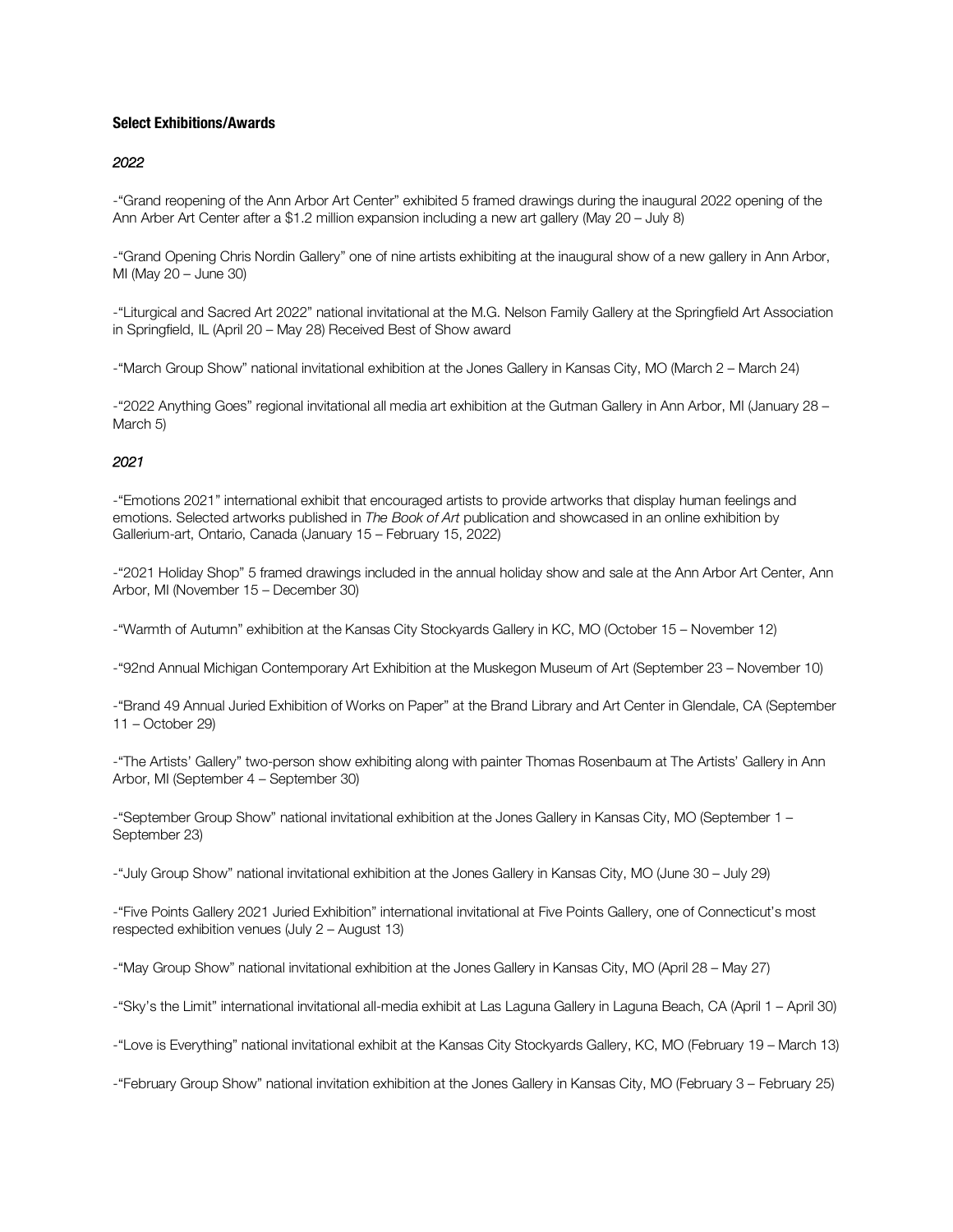#### *2020*

-"Relationships" national invitational virtual exhibition at Webster Arts of St. Louis, MO. As stated in the prospectus: "Artists are encouraged to interpret the theme of Relationships broadly, including artwork that considers relationships in all forms including human bonds, intentional communities, our relationship with other species, and/or relationships within ecosystems." (November 17 – December 31)

-"Aqua" national invitational exhibition at Core New Art Space in Lakewood, CO. As stated in the exhibit's prospectus: "While there is that gorgeous greenish-blue color that can range from vibrant to serene and all shades in between, there is also the Latin root meaning of "water". This could be the sea, rain, ponds, lakes, tears, creatures that live in or on water and an ocean of other ideas. Float towards whatever direction this river may take you because all mediums and disciplines (minus videos/installations) are encouraged." (September 11 – September 27)

-"2020 and the Challenge to Create" invitational virtual exhibit at Flatlander Galleries in Blissfield, MI. One of 26 artists invited to show artwork created during the COVID-19 pandemic (July 11 – July 31)

-"June Show" national invitation exhibition at the Jones Gallery in Kansas City, MO (June 3 – June 25)

-"Galex 54" national invitation exhibit at the Galesburg Civic Arts Center in Galesburg, IL (March 6 – April 4)

-"The Common Cup" solo exhibit of 30 framed drawings and prints at Ann Arbor, MI coffeehouse that includes art exhibition space (January 6 – February 1)

### *2019*

-"39<sup>th</sup> Annual Arts For Our Future" regional invitational exhibit, Temperance, MI. Received Honorable Mention award in the Drawing Category (November 4 – November 25)

-"Michigan Now: CTAC's 2019 Juried Fine Arts exhibit" annual statewide invitational held at Crooked Tree Arts Center, Petoskey, MI / Received Honorable Mention Award (September 21 – November 9)

-"Siena Heights Centennial Alumni Arts Exhibition" artwork accepted at three different Adrian, MI galleries:

 Adrian Center for the Arts (September 16 – October 25) Klemm Gallery (October 1 – November 1) INAI Gallery (September 16 – October 25)

-"David Hile Drawings: Nature, Emotion, Symbol" solo exhibition at Kerrytown Concert House, Ann Arbor, MI (June 11 - July 30)

-"Upbringing" national invitational exhibit, Indiana University Kokomo Downtown Gallery, Kokomo, IN (April 5 – April 20)

-"You Can't Touch A Ghost" Detroit regional invitational exhibit, Galleri 2987, Detroit, MI (January 19 – January 31)

## *2018*

-"38<sup>th</sup> Annual Arts For Our Future" regional invitational exhibit, Temperance, MI. (November 4 – November 25) / Received 1<sup>st</sup> Place Award in the Drawing Category

-"O'Halloran + Hile" exhibiting along with ceramic sculptor Therese O'Halloran at the IHM Gallery, Monroe, MI (September 18 – October 28)

-"The Infinite Undoing" national invitational exhibit, Galleri 2987, Detroit, MI (April 13 – April 27)